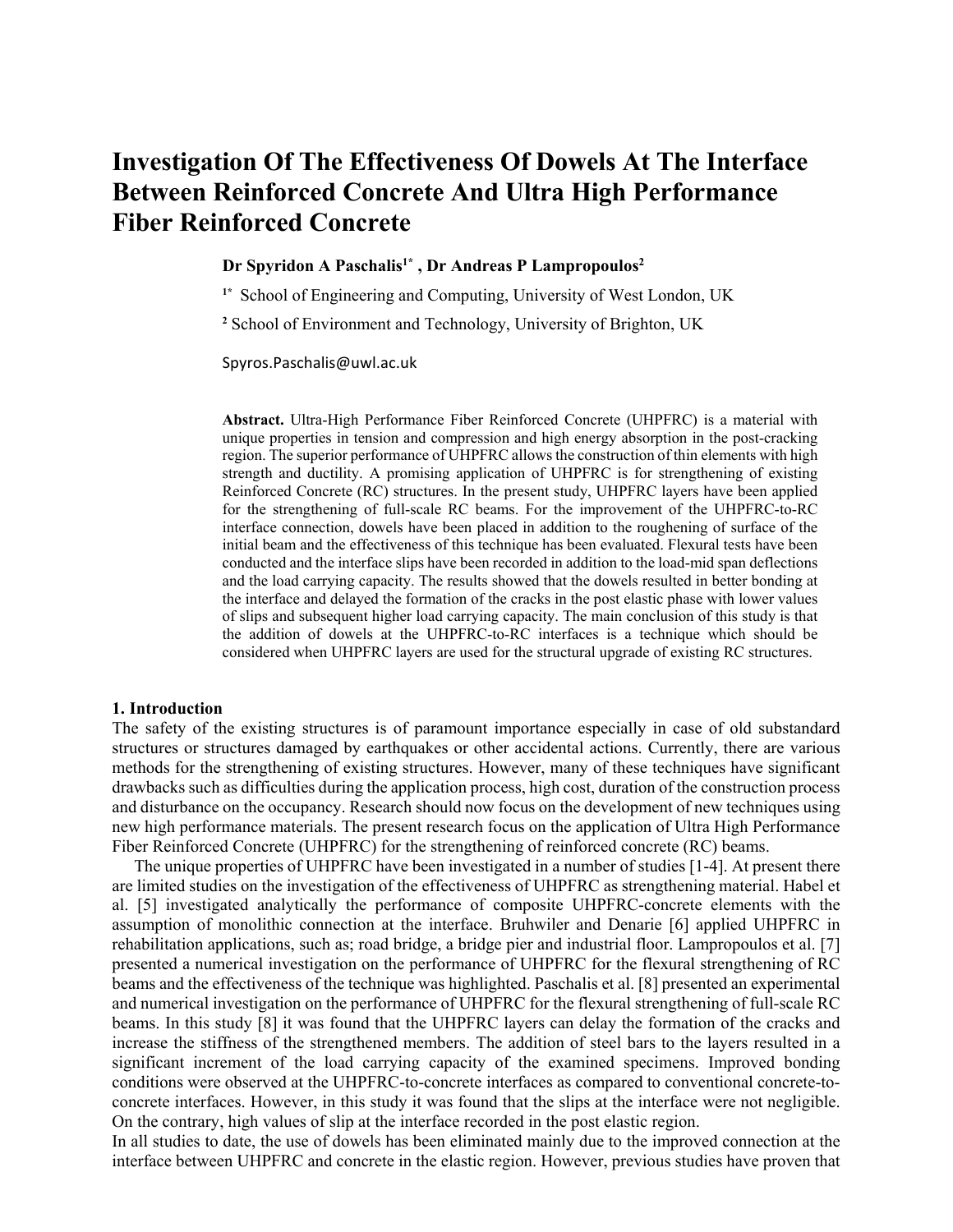even if the connection is improved, there are interface slips and local interface failure may occur in the post-elastic region of strengthened elements [8]. The present research aims to examine the crucial topic of the effectiveness of dowels at the interface between UHPFRC and RC, which has not been investigated to date. In the present investigation, full scale RC beams strengthened with UHPFRC layers, with and without the use of dowels, and the effectiveness of the different interface conditions have been evaluated.

## **2. Experimental Program**

In the present study, six RC beams have been examined. Two beams were used as control beams without any retrofit, two beams were strengthened with UHPFRC layers where interface roughening was only applied, and another two beams were strengthened with UHPFRC layers and dowels were used in addition to the interface roughening (Table 1).

| <b>Beam</b>    | <b>Strengthening Technique</b> |
|----------------|--------------------------------|
| P <sub>1</sub> | Control beam                   |
| <b>P2</b>      | Control beam                   |
| U1             | <b>UHPFRC</b> layer            |
| U <sub>2</sub> | <b>UHPFRC</b> layer            |
| D <sub>1</sub> | UHPFRC layer and dowels        |
| D <sub>2</sub> | UHPFRC layer and dowels        |

The beams were reinforced with two steel bars grade B 500C, with a diameter of 12 mm at the tensile side. Also, shear links Φ10/150 mm were along the length of the beam to prevent shear failure (Figure 1).



**Figure 1** Geometry and reinforcement of the RC beams

The layers had a thickness of 50 mm and were cast along the whole length of the tensile side of the beams. For the dowels, ribbed steel bars with a length of 126 mm, diameter 12 mm were used at a spacing of 222 mm (Figure 2). The design of the dowels was based on the Greek Retrofitting Code [9]. In Figure 2, the geometry and reinforcement of the strengthened beam with layers and dowels and the minimum required cover for the dowels, as suggested on the Greek Code for Interventions [9], are presented.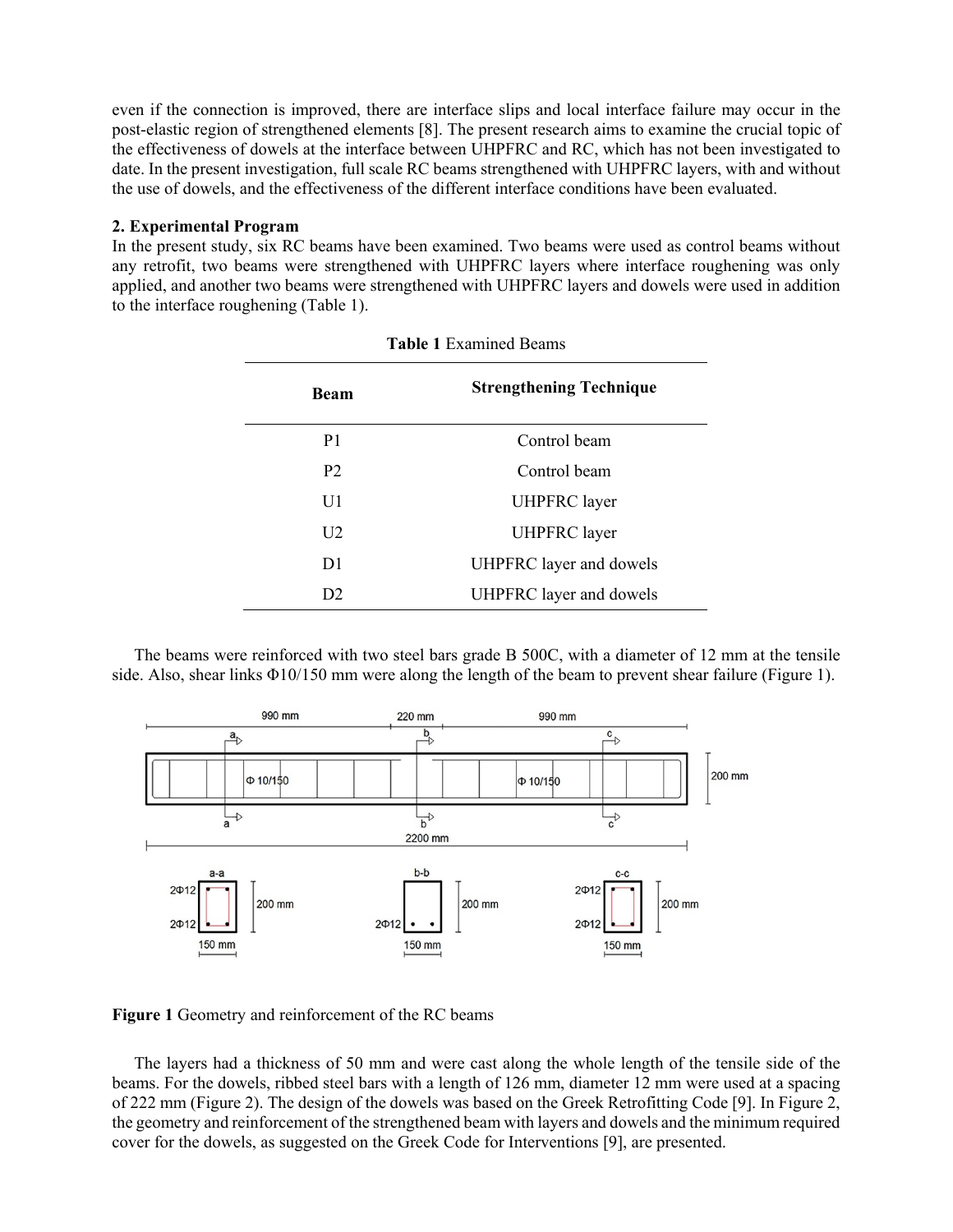

**Figure 2** a) Geometry and reinforcement of the strengthened beam with layers and dowels b) Minimum required cover for the dowels based on the Greek Code for Interventions

**(b)**

### **3. Preparation of the Specimens**

3d,

 $\overline{d}_{\mathsf{b}}$ 

 $6d<sub>b</sub>$ 

For the preparation of the UHPFRC, silica sand with a maximum particle size of 500 μm was used together with Microsilica, Ground Granulated Blast Furnace Slag (GGBS) and cement class 52.5 R type I. In addition, steel microfibers with a length of 13 mm and a diameter of 0.16 mm were incorporated in the mixture. In the present study a fiber content of 3 Vol-% was selected. The mixture design is presented in Table 2.

**Table 2** The mixture design for the preparation of UHPFRC

| Material         | Quantity (kg/m3) |  |  |
|------------------|------------------|--|--|
| Cement           | 620              |  |  |
| GGBS             | 434              |  |  |
| Silica fume      | 140              |  |  |
| Silica Sand      | 1051             |  |  |
| Superplasticizer | 59               |  |  |
| Water            | 185              |  |  |
| Steel fibers     | 235.5            |  |  |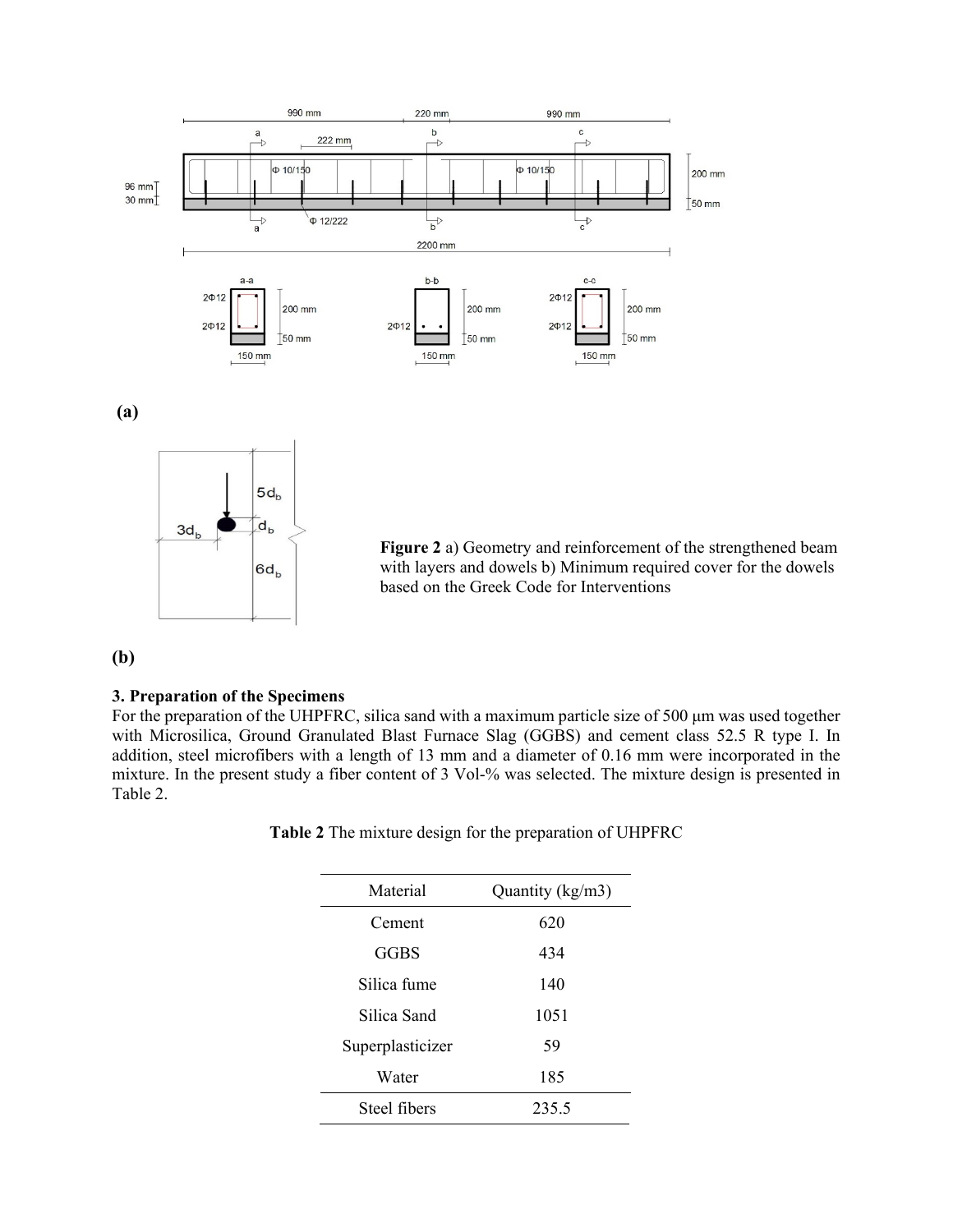For the roughening of the interface between UHPFRC and RC a pistol grip needle scaler was used and the specimens were roughened to a depth of 2-2.5 mm. To quantify the surface texture, the sand patch method was used. Once the desired roughening depth was achieved and the surface was ready, the beams were drilled, using an impact drill, and the dowels were placed in position.

For the connection of the dowels with the beams, a thixotropic structural two-part adhesive, based on a combination of epoxy resins and special filler was used. In Figure 3, the construction of the dowels in the initial beam prior to the casting of the layer is presented.



**Figure 3** Beam with dowels ready for casting

#### **4. Properties of the materials**

Three 100 mm side cubes were tested to identify the compressive strength of the conventional concrete of the initial beams and the UHPFRC of the additional layers. The compressive tests were conducted following the BS EN 12390-3:2009 [10]. All the cubes were tested at the same time with the flexural tests of the strengthened elements and specifically four months after the casting of the initial beams and two months after the casting of the UHPFRC layers.

The average compressive strength of three concrete cubes was 30.9 MPa, while the standard deviation was found to be equal to 2.34 MPa. The average compressive strength of the UHPFRC on the other hand, was found to be equal to 136.5 MPa and the standard deviation was 5.5 MPa.

The tensile properties of UHPFRC were evaluated using 5 dog-bone shaped specimens. In Figure 4a, the dog bone testing setup is presented, while the tensile stress-strain results are illustrated in Figure 4b.



**Figure 4** a) Dog bone specimen b) Experimental results from the direct tensile testing of UHPFRC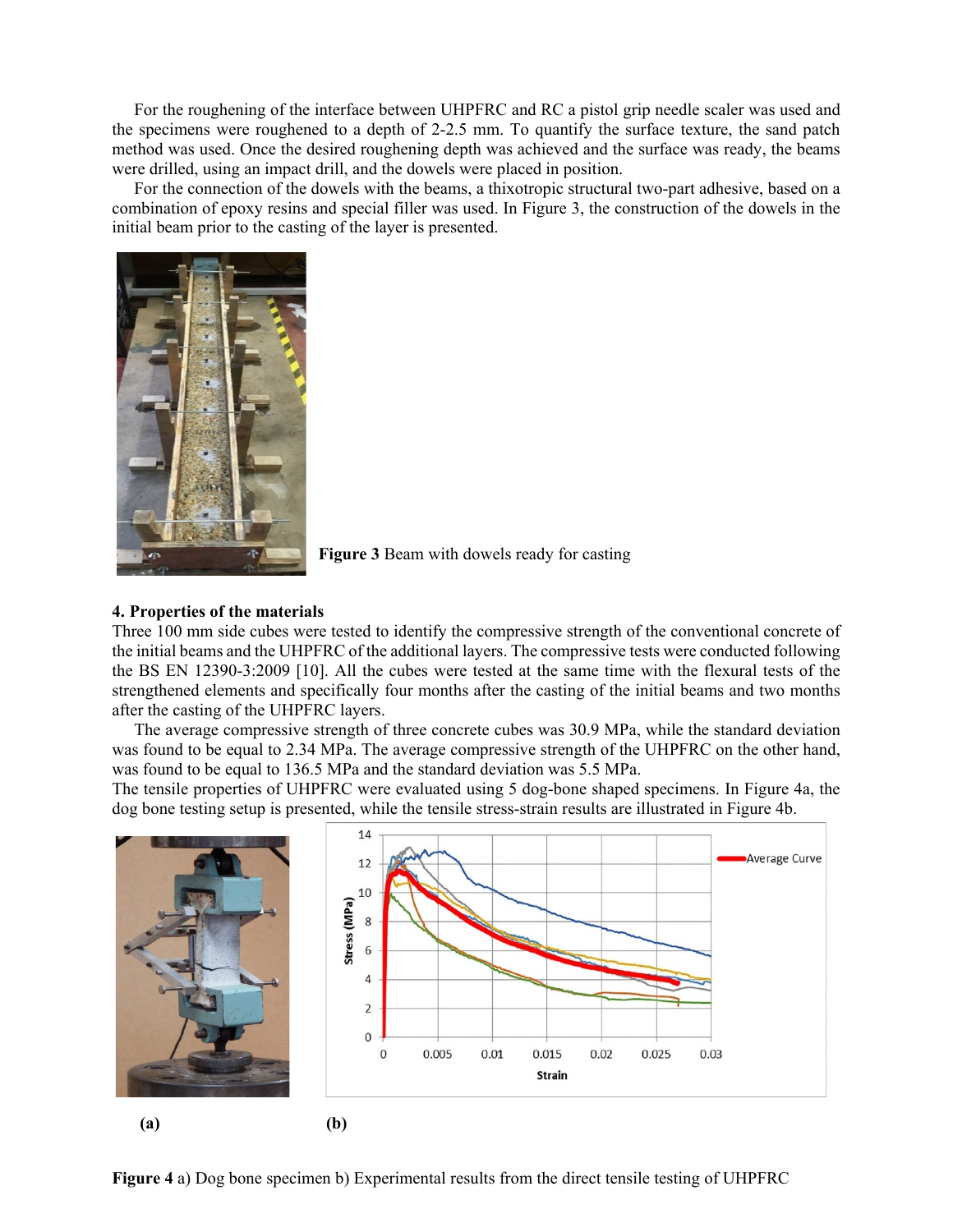From the average curve, the maximum stress was found to be equal to 11.5 MPa and the modulus of elasticity was calculated equal to 51 GPa.

## **5. Testing of the beams**

The examined beams, were tested under a four-point loading test with a displacement rate of 0.008 mm/sec.





During the testing, the slips at the interface between UHPFRC and RC were recorded using nine LVDTs in total. As can be seen in Figures 6a and 6b, 6 LVDTs were placed on side 1 of the beam, while 3 LVDTs were placed at the other side (side 2) to validate the results obtained from side 1.



## **(b)**

**Figure 6** a) Positions of the LVDTs for the measurement of slips on side 1 b) positions of the LVDTs for the measurement of slips on side 2

The average load-deflection results for the control beams, the strengthened beams with UHPFRC layers and the strengthened beams with UHPFRC layers and dowels at the interface are presented in Figure 7.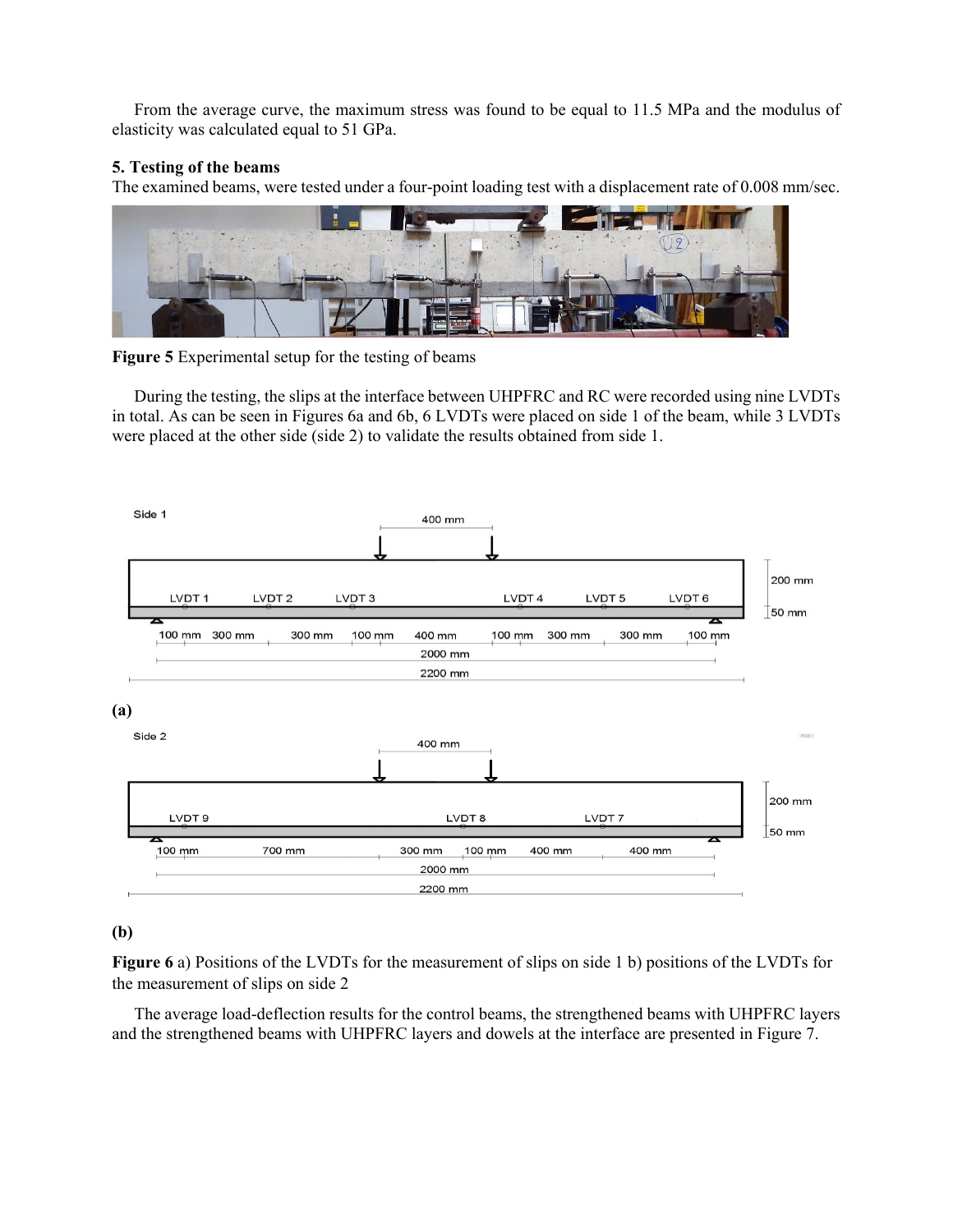

**Figure 7** Average load-deflection results

As indicated in Figure 7, the strengthening with UHPFRC layers without dowels (U1 and U2) resulted to a significant increment of the stiffness of the strengthened elements (134%), while the load capacity was also slightly increased. The addition of dowels at the interface on the other hand (specimens D1 and D2), apart from an increase in the stiffness, resulted to a significant increment of the load capacity of the strengthened specimens, namely 21.5 %.

The failure mode of the control beams P1 and P2 was identical and characterized by a single crack in the middle of the span (Figure 8a). Similar was the failure mode of the beams strengthened with UHPFRC layers without dowels (U1 and U2). However, during of the testing of beam U1, a local de-bonding at the interface was initiated when the load reached a value of 48 kN (Figure 9b). After post testing inspection of this specimen it was noticed that the roughness depth was lower in this area and therefore this is attributed to imperfections during the preparation process. On the contrary, the bonding at the interface of beam U2 was effective. Beams D1 and D2, which were strengthened with UHPFRC layers and dowels failed due to flexural cracks in the middle of the span length of the strengthened beams.

Figure 8c presents the failure mode of beam D1 which indicates very strong connection at the interface, attributed to the contribution of the dowels. In this case, a single crack was initially formed at the UHPFRC near the middle of the span and was propagated to the initial RC beam indicating perfect connection at the interface.



**Figure 8** a) Failure mode of beam P1 b) Local de-bonding of beam U1 c) Failure mode of beam D1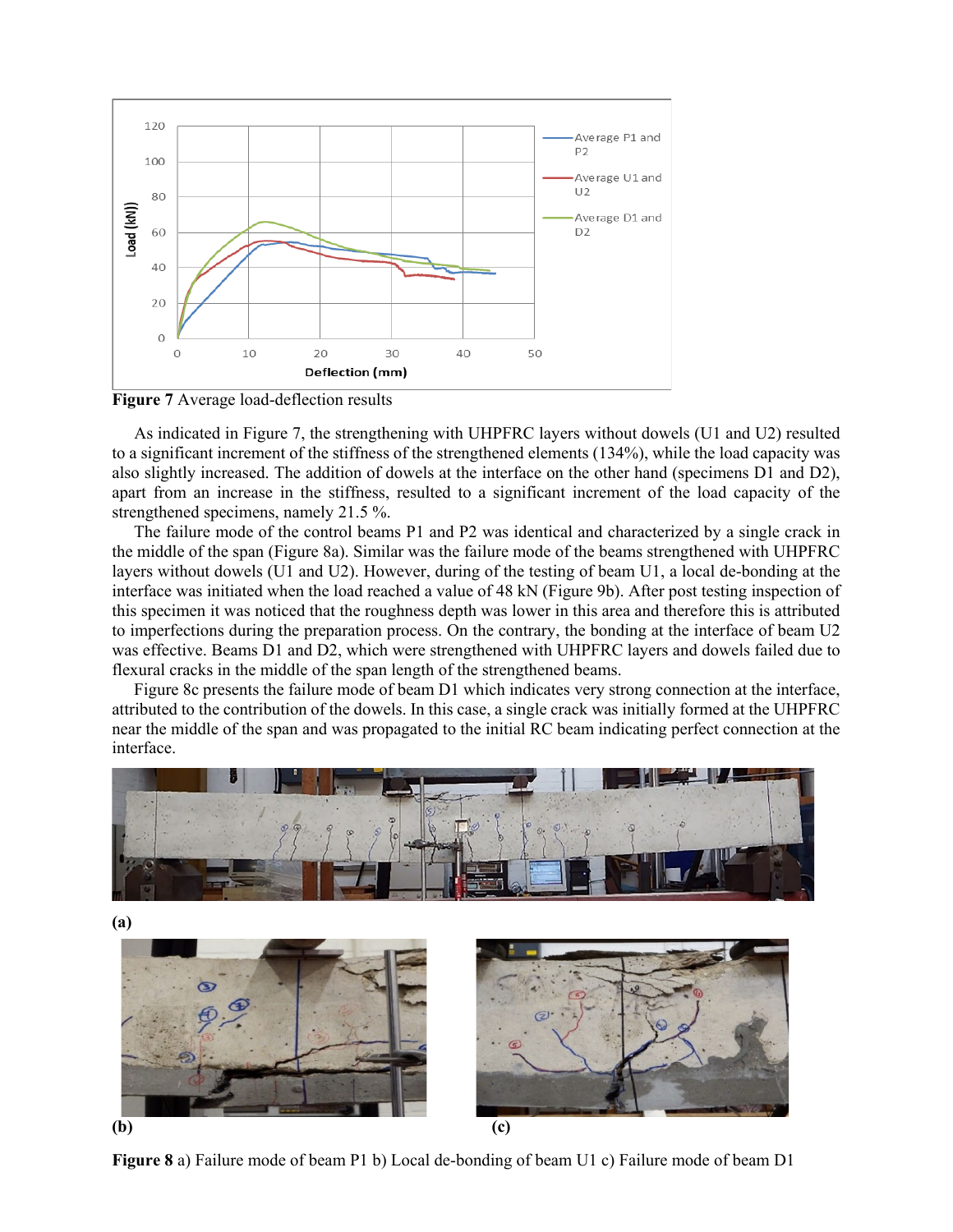The addition of dowels (specimens D1 and D2) resulted in a delay in the formation of cracks compared to the specimens strengthened with UHPFRC layers without dowels (U1 and U2). This was obvious from the visual inspection of the beams during the testing, and was also reflected to the loaddeflection results. The end of the elastic part of the load-deflection response was identified from Figure 7, and the values are presented in Table 3.

| <b>Beam</b>                     | Start of Cracking (kN) |
|---------------------------------|------------------------|
| Average Plain (P1 and P2)       |                        |
| Average with Layers (U1 and U2) | 15                     |
| Average with Dowels (D1 and D2) | 7Δ                     |

|  |  | Table 3 Load values at the end of the linear part of the load-deflection graphs |  |  |
|--|--|---------------------------------------------------------------------------------|--|--|
|  |  |                                                                                 |  |  |

From the results of Table 3 it is clear that the addition of dowels resulted in the delay of the formation of cracks and the cracking started for a value of load 60% higher compared to the beams which were strengthened without dowels.

The maximum load of beam U2, which was prepared without the use of dowels, was 56.3 kN, and slips were recorded at the positions of LVDTs 2,3,4,7 and 8. In Table 4, the interface slip values for beams U2, D1, D2 for load equal to the maximum load of U2 specimen (56.3 kN) is presented. Due to a local debonding at the interface of beam U1, the measurements of this beam were ignored.

| Position          | Beam U <sub>2</sub> | Beam D1 | Beam D <sub>2</sub> |
|-------------------|---------------------|---------|---------------------|
| LVDT <sub>2</sub> | 0.06                | 0.04    | 0.01                |
| LVDT <sub>3</sub> | 0.11                | 0.01    | 0.19                |
| LVDT <sub>4</sub> | 0.357               | 0.05    | 0.06                |
| LVDT <sub>7</sub> | 0.03                | 0.03    | $\theta$            |
| LVDT <sub>8</sub> | 0.18                | 0.14    | 0.01                |

**Table 4** Slip measurement for the beams U2, D1, D2 for value of load 56.3 kN

The result of Table 4 indicate that the recorded values of slip at beams D1 and D2 (in almost all the examined positions) were significantly lower compared to the slips at beam U2 where dowels were not used. The failure of beam D2 commenced close to the position of LVDT 3, which may have affected the measurements at this position.

The results of the present investigation indicate that the use of dowels at the UHPFRC-to-RC interfaces can result in better bonding, reducing the slip values and delaying the formation of the cracks in the postelastic phase. This has as a result the increment of the load carrying capacity and therefore this technique should be considered for the structural upgrade of existing load bearing RC elements.

## **6. Conclusions**

In the present study the effectiveness of dowels at the interface between UHPFRC and RC has been been investigated. Six identical full-scale RC beams have been examined in total. Two beams were used as control beams without any retrofit, two beams were strengthened with UHPFRC layers with a roughened interface only and another two beams were strengthened with UHPFRC layers and dowels were used in addition to the interface roughening. During the testing of the beams both the load carrying capacity and the slips at the interface were recorded.

Based on the results of the present investigation the following conclusions can be drawn:

- Dowels at the interface between UHPFRC and RC result in improved bonding, with lower slip values and therefore significantly reduced risk of de-bonding.
- The addition of dowels at the interface delays the formation of cracks at the strengthened beams.